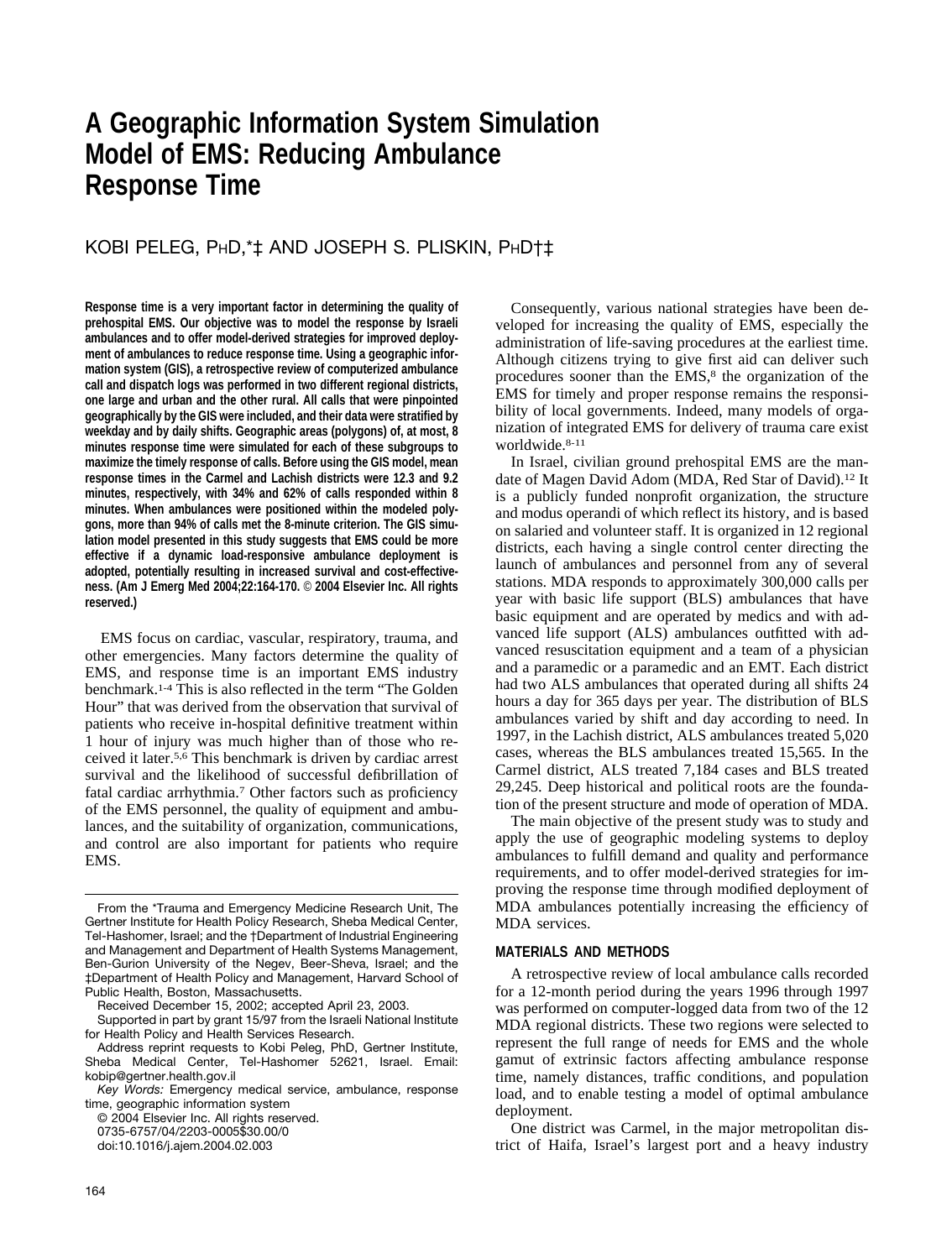center. It includes urban residential neighborhoods and industrial zones of diverse characteristics, from heavy and petrochemical industries to high-tech parks, and is afflicted with typically heavy, yet variable, traffic loads. It is served by three major hospitals: one level I and two level II trauma centers. The second MDA district chosen is Lachish, a southern rural district with three small and one medium urban center interspersed with numerous agricultural communities. It contains one level II trauma center and a second one is located in the adjacent district, and reaching a level I center takes ambulances 30 to 60 minutes.

Records were taken from each region's computerized logbook, in which data are entered by the dispatcher in real-time. In the Lachish district, it was available for an entire year, and in the Carmel district for a period of 9 months. The entering calls and subsequent communications are also available on tape and could be verified against the logbook. This verification was done only for the questionable data.

The Carmel district had 33,163 logs, but approximately 2,600 were administrative rides (eg, refueling, service), and several more belonged to neighboring districts and were therefore ignored. Excluded were also calls whose exact address could not be pinpointed (first by software and then manually) and address-matched by a geographic positioning software (Geocode, ArcView 3.1, ESRI, Redlands, CA). Only 73% of the net logged calls were therefore included, resulting in 21,643 records. A similar yield was obtained for the 27,085 logs of the Lachish district (after subtracting approximately 1,700 administrative rides), resulting in a database of 17,230 records (68%). The characteristics of calls that were removed from analysis were not different from those used, especially with regard to response times.

From each included log, data were extracted on the type of ambulance and times of call, driver notification, take off, arrival on scene, departure from scene, arrival at the hospital, departure from the hospital, and return to base or to the next mission.

All data were categorized, by district, and into five daily shifts representative of the degree of traffic load: 07:00- 09:00 (rush hour), 09:00-16:00 (business), 16:00-19:00 (rush hour), 19:00-02:00 (going out), and 02:00-07:00 (offhours). Further stratification was by the days of the week, resulting in a total of 70 data subgroups. In Israel, Saturday is the day of rest, and business activity on Fridays is limited.

The number of ambulances needed for each shift in each day was calculated from the turnaround time (from the initial call until return to base) of calls in each subgroup. The turnaround time consists of the response time to the call, travel time to the point of call, treatment time at point of call, travel time to the hospital, time spent in the hospital, and travel time back to the dispatch point. Based on these times for the various shifts, we could calculate the average number of calls that an ambulance can respond to during each shift. Then we calculated the probability of another call in a given area when the ambulance was making a "round." We wanted to assure a situation in which this probability will not exceed 5%. In the Lachish district, this was calculated separately for each of the towns. From the mean turnaround time, the number of ambulances needed per shift

on any given weekday was determined after accounting for the 73% inclusion of the logged calls and an extrapolation to the full call volume.

The Geocode software was fed the exact address of every call by shift and by day. Then, the density of calls was calculated by using the Spatial Analyst extension of the Geocode software, and density maps were generated per district, per day, and per shift. A map showing various shades for differing densities was generated. In the most dense call areas, we initially positioned dispatch points for ambulances so that travel to any point within the time line (polygon) will not exceed 8 minutes, taking into account road signs, one-way streets, and so on.

Ambulance speeds were calculated from randomly chosen logs (at least 12 per subgroup), considering the distances using only routes permitted by traffic regulations. Travel speeds were calculated using the actual travel times as taken from the logbook and the distance as calculated by the GIS (which is very precise and takes into account one-way streets, and so on). When significant speed differences were observed in specific subregions, they were applied in the analysis.

A response time (from receipt of call until arrival at the scene) of 8 minutes or less was set as the working criterion, based on MDA's own recommendations from 1994 and on those of the Pre-Hospital Trauma Life Support (PHTLS).5 Polygons in which this response time was maximally achieved were simulated for each of the subgroups calculated with the Network Analyst extension of the Geocode package. We wanted to assure that the derived polygons achieve the desired response time for at least 95% of calls. Initial polygons had one ambulance per polygon, and then an interactive polygon determination was performed to maximize the number of calls with a response time of 8 minutes or less, accounting for the number of ambulances required for the call load. In a shift with a higher probability than 5% for an additional call, we added a backup ambulance using for it a polygon of 15 minutes response time. The likelihood of ambulance unavailability was calculated using the Poisson distribution for probable calls. Figure 1 presents a flowchart of the analysis applied on the data for the determination of polygons.

#### **RESULTS**

The response times (from receipt of call to arrival on scene) by MDA teams in the Carmel and Lachish districts are tabulated in Table 1. The mean response times in these districts were 12.3 and 9.2 minutes, respectively. The 95th percentiles of response in these districts were in excess of 26 and 23 minutes, respectively. Indeed, with 8 minutes set as the standard, only 34% of the calls were responded to in the Carmel district, implying that 66% of them were late (Fig 2A). In Lachish, 62% of calls were answered within 8 minutes (Fig 2B).

When mobile ALS ambulances, which respond only to EM calls (as opposed to nonemergencies handled by MDA such as transporting nonendangered pregnant women or minor trauma) were analyzed separately, only a slight improvement in the 8 minutes response fraction was found. Approximately 40% of these calls in the Carmel district were answered within the standard amount of time.